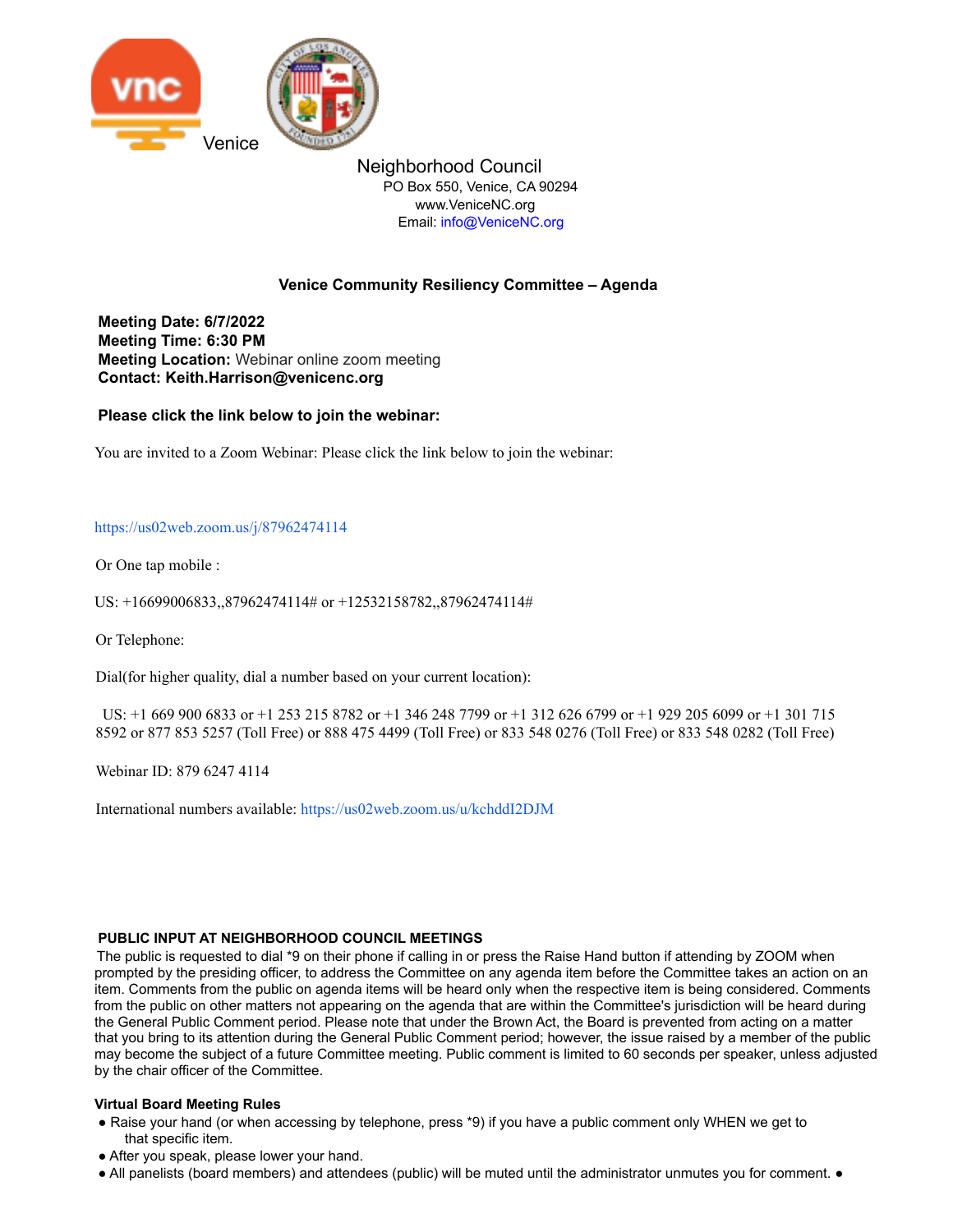Committee members will get one chance to speak for a max of 2 minutes per item.

- Public comment will be limited to one comment for 60 seconds per item.
- Please do not raise your hand more then once per item
- Raise your hand at the start of the items you want to speak on. We will then close public comment and announce the last person to speak a few minutes after the start of the item.
- No ceding your time to others will be allowed
- The meeting is being video and audio recorded
- The public will be able to listen and speak but their video will be disabled.

# ● **6:30 PM Call to Order**

| Keith Harrison (Chair)               | <b>Erica Moore</b>       |
|--------------------------------------|--------------------------|
| Nicholas Hippisely-Coxe (Vice Chair) | <b>Mark Presky</b>       |
| <b>Anneke Campbell</b>               |                          |
| <b>Cristina Rodriguez-Greenberg</b>  | James Murez (ex-officio) |

#### ● **Roll Call**

● **Review, Comment and Adopt Minutes from prior meetings:**

## **April:**

**https://docs.google.com/document/d/1GMxLmtsuVzuxQgRUNmucoWFBaWXhIEfReiZfuHcZLRM/edit**

## **May:**

**https://drive.google.com/file/d/1-M2ACuiAu2HIPmd-nj065y53uNWJl4vz/view?usp=drivesdk**

## ● **PUBLIC COMMENT – non-agenda items related to Venice Community Resiliency Committee only**

**Old Business:** *(carried over from prior meetings)*

**Chair Report: VNC Board,DONE, EMD, NCEPA Liason**

**Emergency Preparedness Program a. NTP Training Events:Anneke Campbell, Cristina Rodriguez-Greenberg b. Outreach Brainstorming Chair c. Committee Discussion on Outreach Brainstorming Strategies.**

**d. Motion: N/A**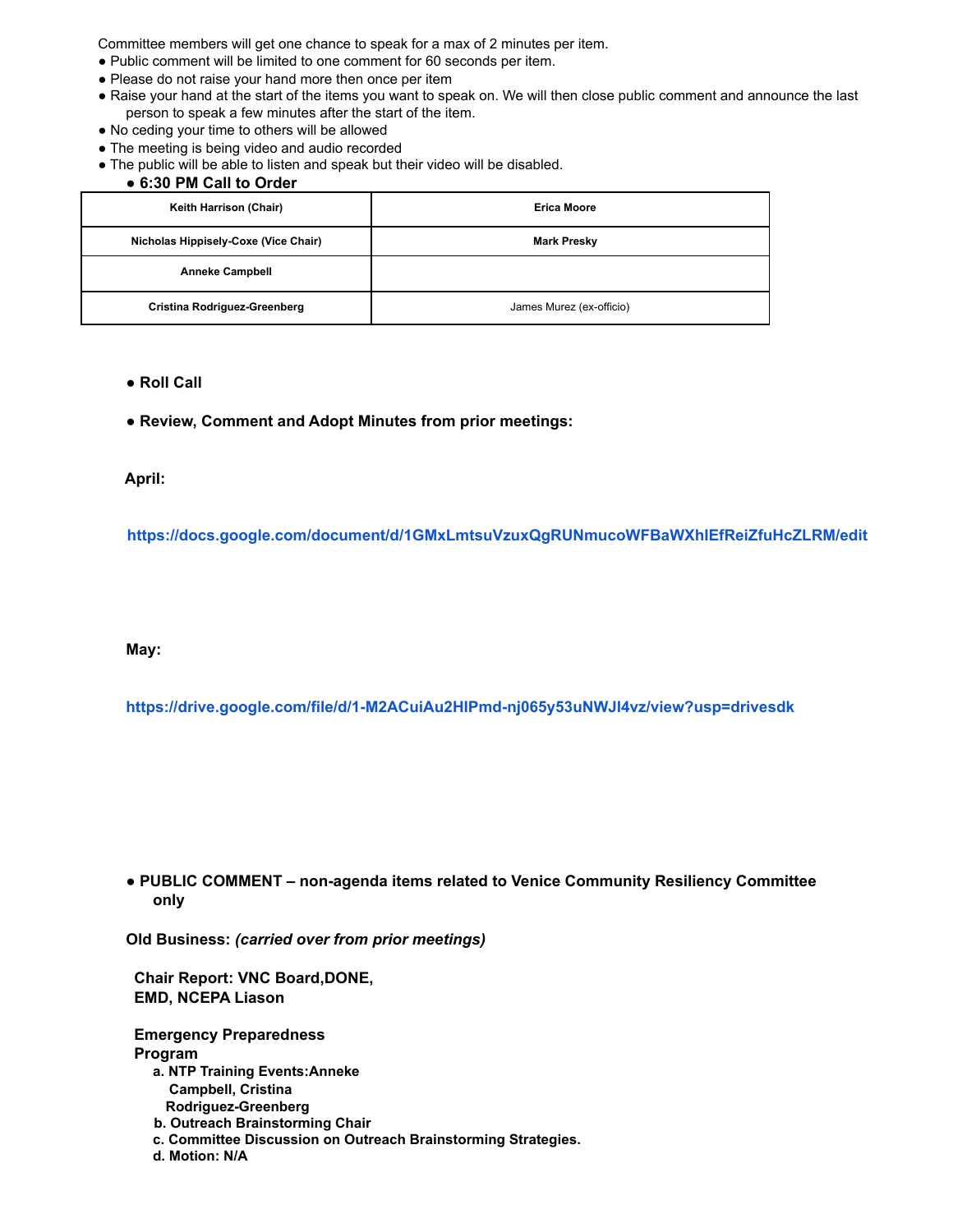#### **NEW BUSINESS** *None*

#### ● **<title of item>**

- a. I**tem for discussion and possible action**: <describe the item of discussion here>
- b. **Public Comment**:
- c. **Committee Discussion**:
- d. **Motion**: *The VNC recommends some action…*.
- **Comments on items not on the agenda for consideration**
- **ADJOURN**

Page 2 of 4

Si requiere servicios de traducción, favor de avisar al Concejo Vecinal 3 días de trabajo (72 horas) antes del evento. Por favor contacte Secretary@VeniceNC.org para avisar al Concejo Vecinal.

IN CONFORMITY WITH THE SEPTEMBER 16, 2021 ENACTMENT OF CALIFORNIA ASSEMBLY BILL 361 (RIVAS) AND DUE TO CONCERNS OVER COVID-19, THE VENICE NEIGHBORHOOD COUNCIL MEETING WILL BE CONDUCTED ENTIRELY WITH A CALL-IN OPTION OR INTERNET-BASED SERVICE OPTION.

**PUBLIC INPUT AT IN PERSON NEIGHBORHOOD COUNCIL MEETINGS**: The public is requested to fill out a "Speaker Card" to address the Neighborhood Committee on any agenda item before the Neighborhood Committee takes action on an item.

**PUBLIC INPUT AT ONLINE INTERNET TELEPHONE NEIGHBORHOOD COUNCIL MEETINGS:** The public is requested to use the Raise Hand option if accessing the meeting through the internet or by pressing \*9 (asterisk nine) on the telephone keypad to address the Neighborhood Committee on any agenda item before the Neighborhood Committee takes action on an item.

Comments from the public on agenda items will be heard only when the respective item is being considered. Comments from the public on other matters not appearing on the agenda that are within the Neighborhood Committee jurisdiction will be heard during the General Public Comment period. Please note that under the Brown Act, the Neighborhood Committee is prevented from acting on a matter that you bring to its attention during the General Public Comment period; however, the issue raised by a member of the public may become the subject of a future Neighborhood Committee meeting. Public comment is limited to **1** minute per speaker, unless adjusted by the presiding officer.

Public comment cannot be required to be submitted in advance of the meeting, only real-time public comment is required. If there are any broadcasting interruptions that prevent the public from observing or hearing the meeting, the meeting must be recessed or adjourned. If members of the public are unable to provide public comment or be heard due to issues within the Neighborhood Council's control, the meeting must be recessed or adjourned.

**POSTING***:* In compliance with Government Code section 54957.5, non-exempt writings that are distributed to a majority or all of the board members in advance of a meeting may be viewed at Beyond Baroque, 681 Venice Blvd; and at our website by clicking on the following link:*www.venicenc.org*, or at the scheduled meeting. *You can also receive our agendas via email by subscribing to L.A. City's Early Notification System at www.lacity.org/your-government/government-information/subscribe-meetings-agendas-and-documents/neighborhood.* In addition, if you would like a copy of any record related to an item on the agenda, please contact Secretary@VeniceNC.org*.*

**Notice to Paid Representatives** - If you are compensated to monitor, attend, or speak at this meeting, City law may require you to register as a lobbyist and report your activity. See Los Angeles Municipal Code Section 48.01 et seq. More information is available at ethics.lacity.org/lobbying. For assistance, please contact the Ethics Commission at (213) 978-1960 or ethics.commission@lacity.org

**Reconsideration and Grievance Process**: For information on the VNC's process for board action reconsideration, stakeholder grievance policy, or any other procedural matters related to this Council, please consult the VNC Bylaws. The Bylaws are available at our Board meetings and our website www.venicenc.org.

**DISABILITY POLICY: THE AMERICAN WITH DISABILITIES ACT**: As a covered entity under Title II of the Americans with Disabilities Act, the City of Los Angeles does not discriminate on the basis of disability and, upon request, will provide reasonable accommodation to ensure equal access to its programs, services and activities. Sign language interpreters, assistive listening devices and other auxiliary aids and/or services, may be provided upon request. To ensure availability of services, please make your request at least 3 business days (72 hours) prior to the meeting you wish to attend by contacting Department of Neighborhood Empowerment by calling (213) 978-1551 or email: NCsupport@lacity.org.

**PUBLIC ACCESS OF RECORDS**: In compliance with Government Code section 54957.5, non-exempt writings that are distributed to a majority or all of the Board in advance of a meeting may be viewed at our website: www.venicenc.org or at the scheduled meeting. In addition, if you would like a copy of any record related to an item on the agenda, please contact Secretary@VeniceNC.org.